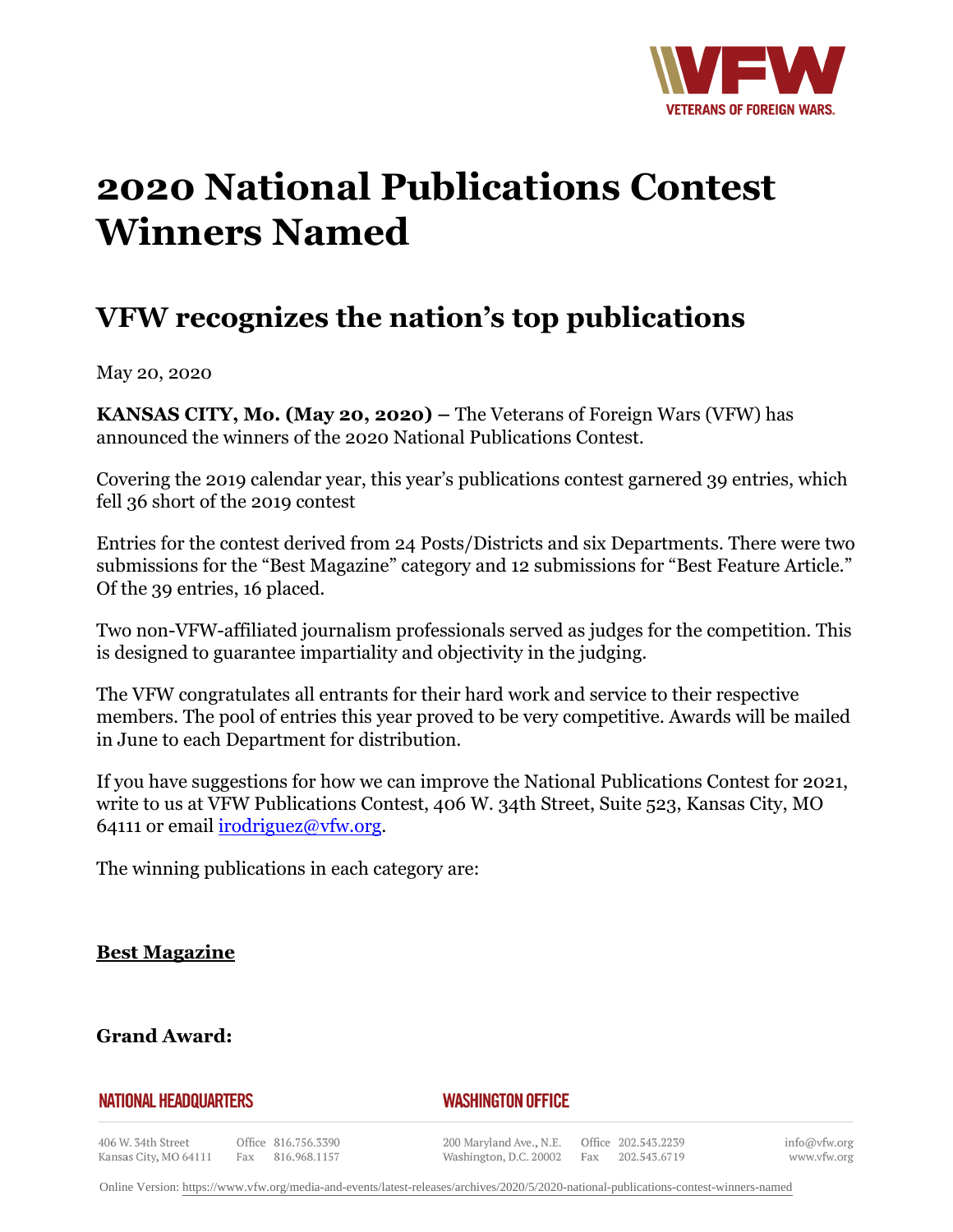*Texas VFW News* Dan West, Editor

## **Silver Award:**

*NC VFW The Leader Magazine* Russ Chambers, Editor

## **Best Feature Article**

#### **Grand Award:**

"History Class In A Box?" Kat Bryant, *The Daily World* Aberdeen, Wash.

## **Silver Award:**

"Two Mon Valley Veterans Use Pittsburgh Warriors Hockey Action to Ice Wounds" Michael P. Mauer, *VFW Department of Pennsylvania* Homestead, Pa.

#### **Bronze Award:**

"Showing The Way" Mark Klaas, *Auburn Reporter* Federal Way, Wash.

#### **Department Publications**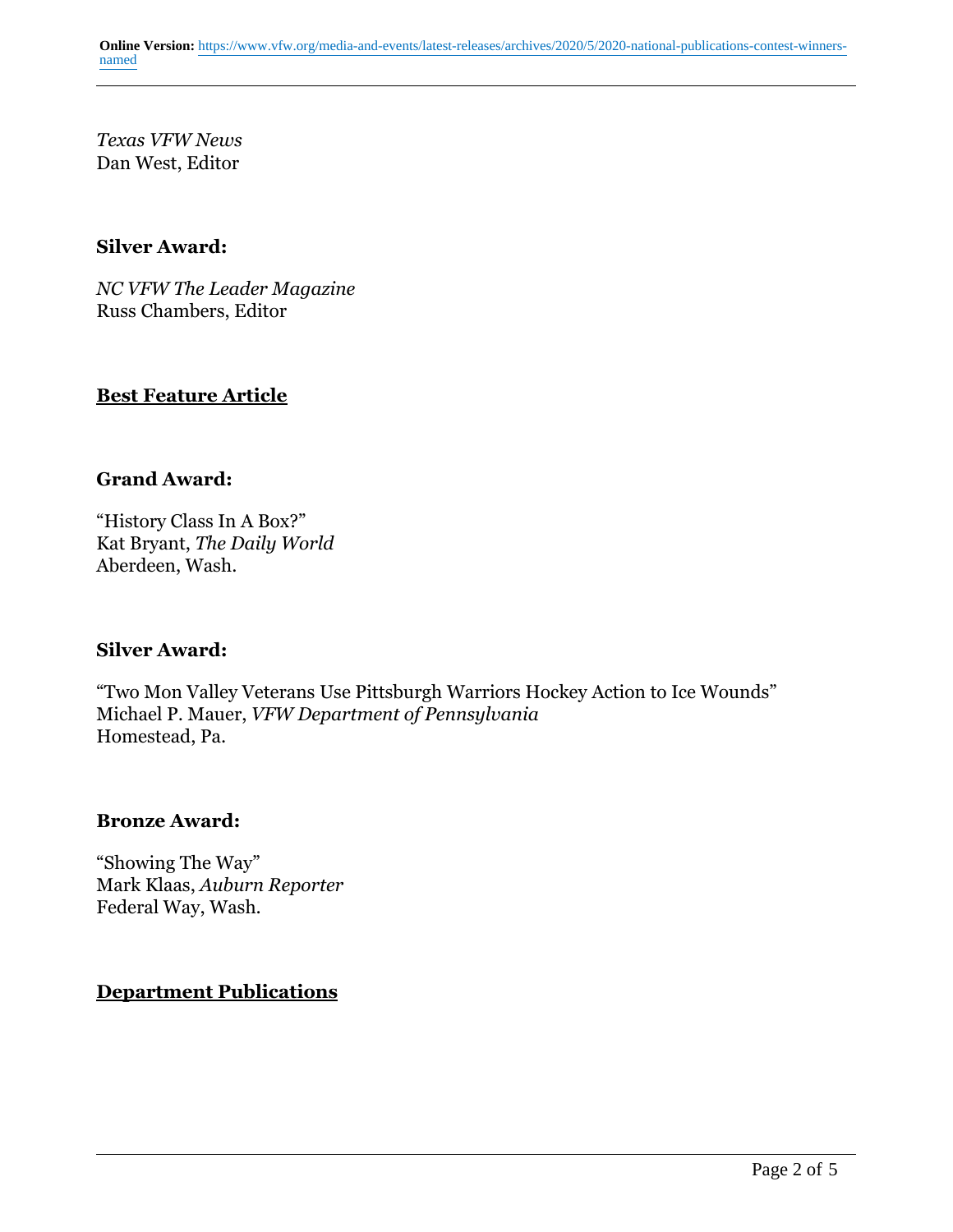### *Large Frequency (printed 5+ times per year)*

#### **Grand Award:**

*Wisconsin VFW News* Marla J. Morgan, Editor

#### **Silver Award:**

*Pennsylvania VFW News* David Sandman, Editor

#### *Small Frequency (printed 1-4 times per year)*

#### **Grand Award:**

*Illinois VFW News* Barbara Wilson, Editor

#### **Silver Award:**

*Michigan Overseas Veteran* Stacey Roberts, Editor

#### **Bronze Award:**

*Gopher Oversea'r* Melody Shryock, Editor

#### **District/Post Publications**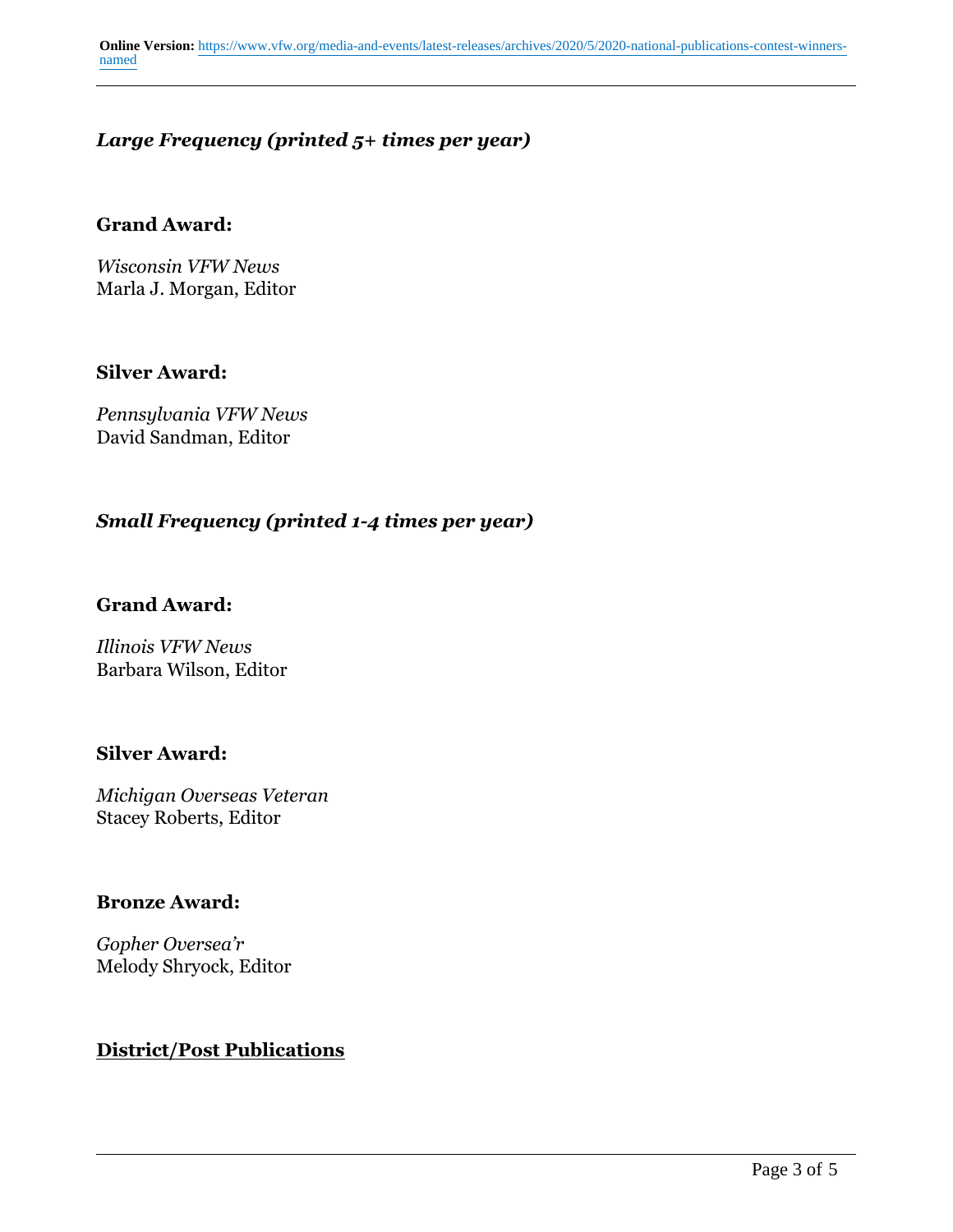# *Large Frequency (printed 5+ times per year)*

#### **Grand Award:**

*Post Chatter (Post 7591)* Pat Ryan, Editor Department of Wisconsin

#### **Silver Award:**

*Cannon News (Post 7589)* Rick Raskin, Editor Department of Virginia

#### **Bronze Award:**

*Charles R. Knaeble VFW Post 494* Lesley Kurke, Editor Department of Minnesota

#### *Small Frequency (printed 1-4 times per year)*

#### **Grand Award:**

*Hough-Pontius Post 3701 Report* Stacey Roberts, Editor Department of Michigan

#### **Silver Award:**